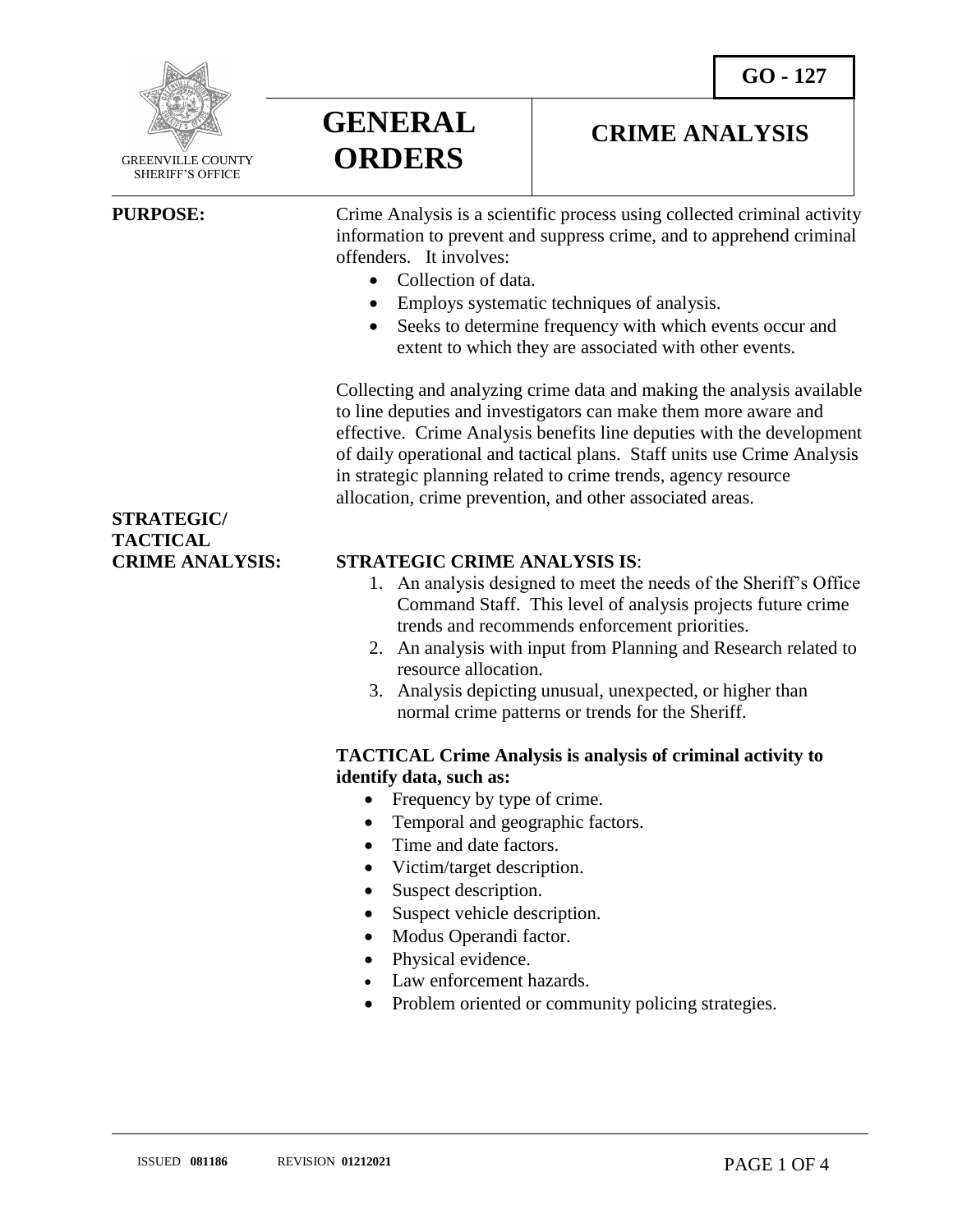| Crime Analysis disseminates tactical analysis to operational user<br>groups. Analysis reports are structured to address users' needs.<br>Reports are timely and focus on crime pattern, recognition and<br>prevention. They are used in the deployment of manpower for<br>directed patrol and other pro-active suppression efforts.               |
|---------------------------------------------------------------------------------------------------------------------------------------------------------------------------------------------------------------------------------------------------------------------------------------------------------------------------------------------------|
| <b>Investigative Units - These reports consist of identified and analyzed</b><br>methods of operation of individual criminals. They provide lists of<br>suspects whose MO's match those of current offenses and correlate<br>the MO's of arrested suspects to other offenses.                                                                     |
| Crime Prevention Unit - Regular reports on selected crimes are<br>given to Crime Prevention Officers for further distribution to<br>community groups. Incidents of specific, significant criminal activity<br>are forwarded to Crime Prevention for daily dissemination to the<br>public via taped telephone messages.                            |
| <b>Public Information Office – As required, Crime Analysis prepares</b><br>reports on selected crimes for dissemination by Public Affairs<br>Officers to the news media.                                                                                                                                                                          |
| In addition, Crime Analysis documents crimes by date, time and<br>location. This documentation is used to produce maps for distribution<br>to user groups.                                                                                                                                                                                        |
|                                                                                                                                                                                                                                                                                                                                                   |
| Crime Analysis sources for criminal data are generated by:<br>1. Offense reports.<br>2. Field interview cards.<br>3. Arrest reports.                                                                                                                                                                                                              |
| Crime Analysis is responsible for insuring the offense report is<br>structured to capture the maximum amount of crime data. Outside<br>sources used for analysis purposes include:<br>State records.<br>$\bullet$                                                                                                                                 |
| Other law enforcement agencies.<br>$\bullet$<br>Probation and Parole.<br>$\bullet$                                                                                                                                                                                                                                                                |
| <b>Evaluation of Crime Analysis occurs continuously internally as well</b><br>as externally. Evaluation enables the Command Staff to determine<br>the effectiveness of Crime Analysis. The three components of the<br>evaluation process include:<br>1. Internal evaluation.<br>2. External impact evaluation.<br>3. Goal achievement evaluation. |
|                                                                                                                                                                                                                                                                                                                                                   |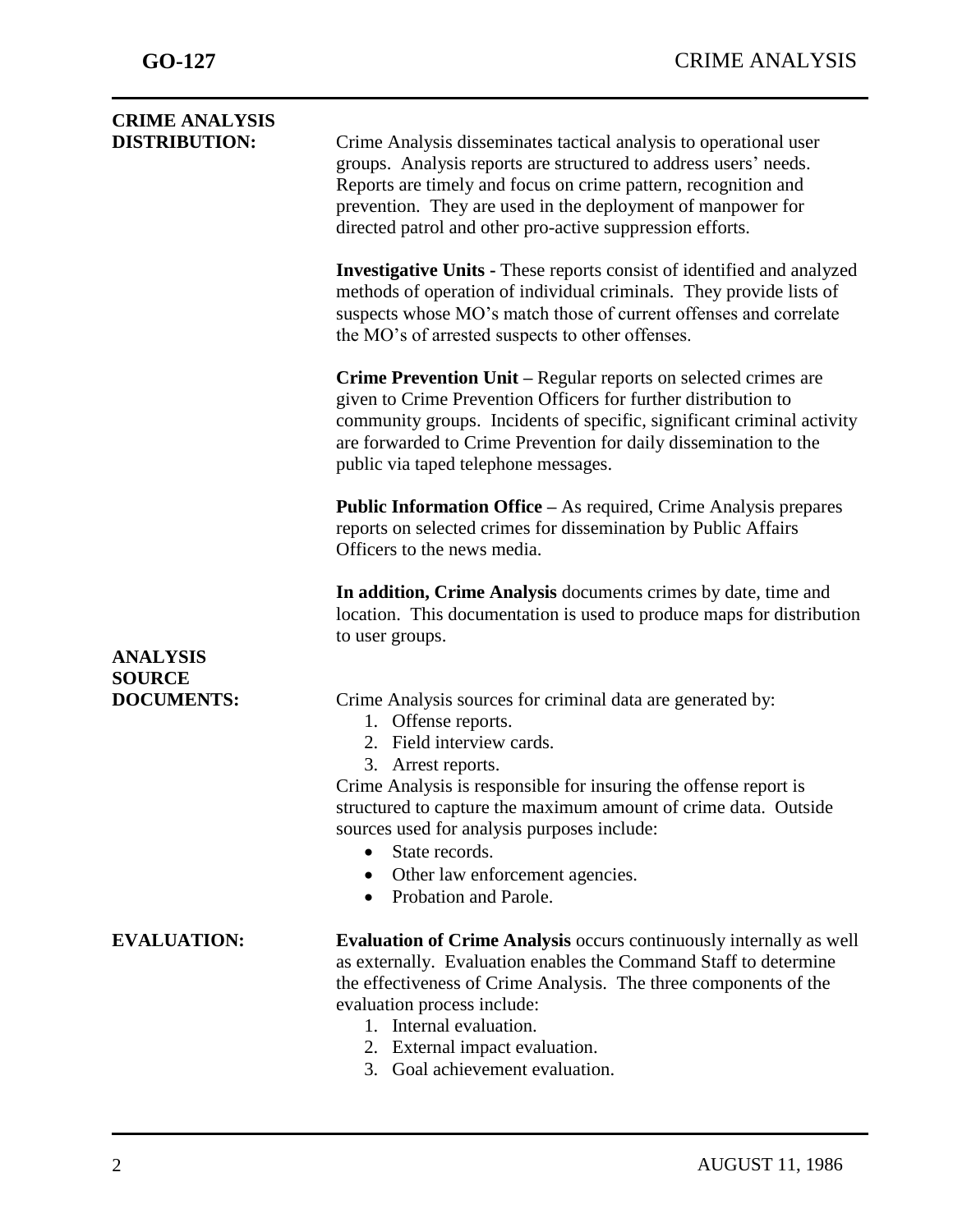j

#### **Internal evaluation is oriented toward:**

- 1. Examining tasks performed.
- 2. Establishing budget requirements.
- 3. Identifying users and determining their level of satisfaction.

Summary reports, charts and graphs are prepared to illustrate breakdowns and specific report types for each user group.

#### **Crime Analysis activity reports are evaluated to determine:**

- 1. Quality control.
- 2. Filing or record keeping.
- 3. Output reports by user group.
- 4. Number and type of reports prepared.
- 5. Number of correlations identified.
- 6. Number of new patterns identified.

During the evaluation process, an attempt is made to ascertain if Crime Analysis is meeting user needs. In other words, is Crime Analysis "doing the right things" according to persons receiving its product? Attaching a "control sheet" to all Crime Analysis reports helps to determine if user needs are being met. These sheets are completed by report users and returned to Crime Analysis.

**Impact Evaluation -** Effective Crime Analysis has an impact on criminal operations. To quantitatively measure the degree to which Crime Analysis enables a case to be cleared or an arrest made is extremely difficult. If Crime Analysis is effective, resultant change can be recognized in the following statistical areas:

- Crime rates.
- Clearance rates.
- **•** Arrest rates.
- Property loss.
- Property recovery.

**Goal Achievement Evaluation - Goal I** is to identify crime patterns or events having similar characteristics. Evaluation measurement includes:

- Total patterns identified.
- Total arrests based on data generated.
- Total cases cleared of selected crimes.